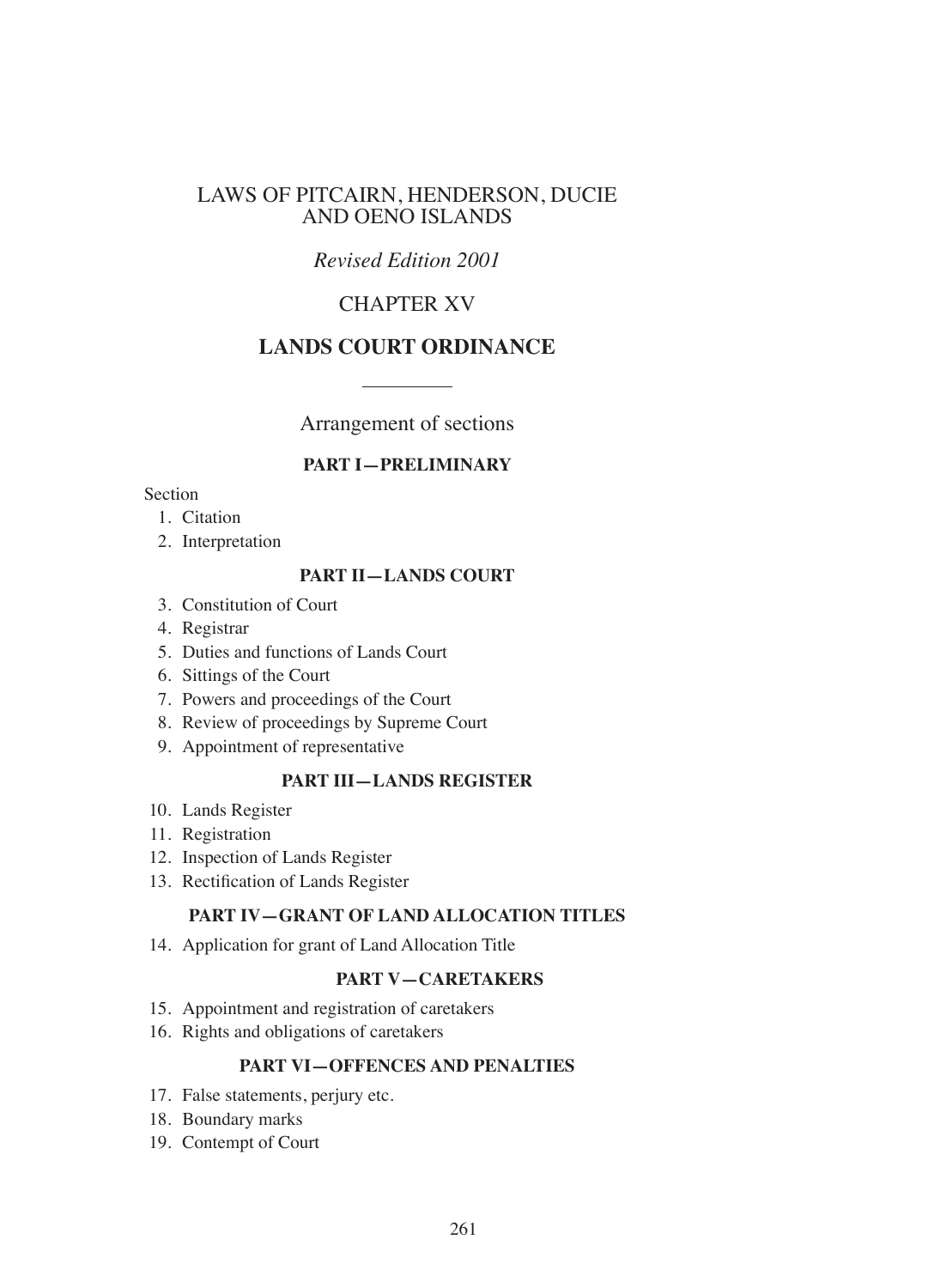### **PART VII—GENERAL**

- 20. Lands on Henderson, Ducie and Oeno Islands
- 21. Regulations
- 22. Rights of Crown preserved
- 23. Transitional provisions Schedule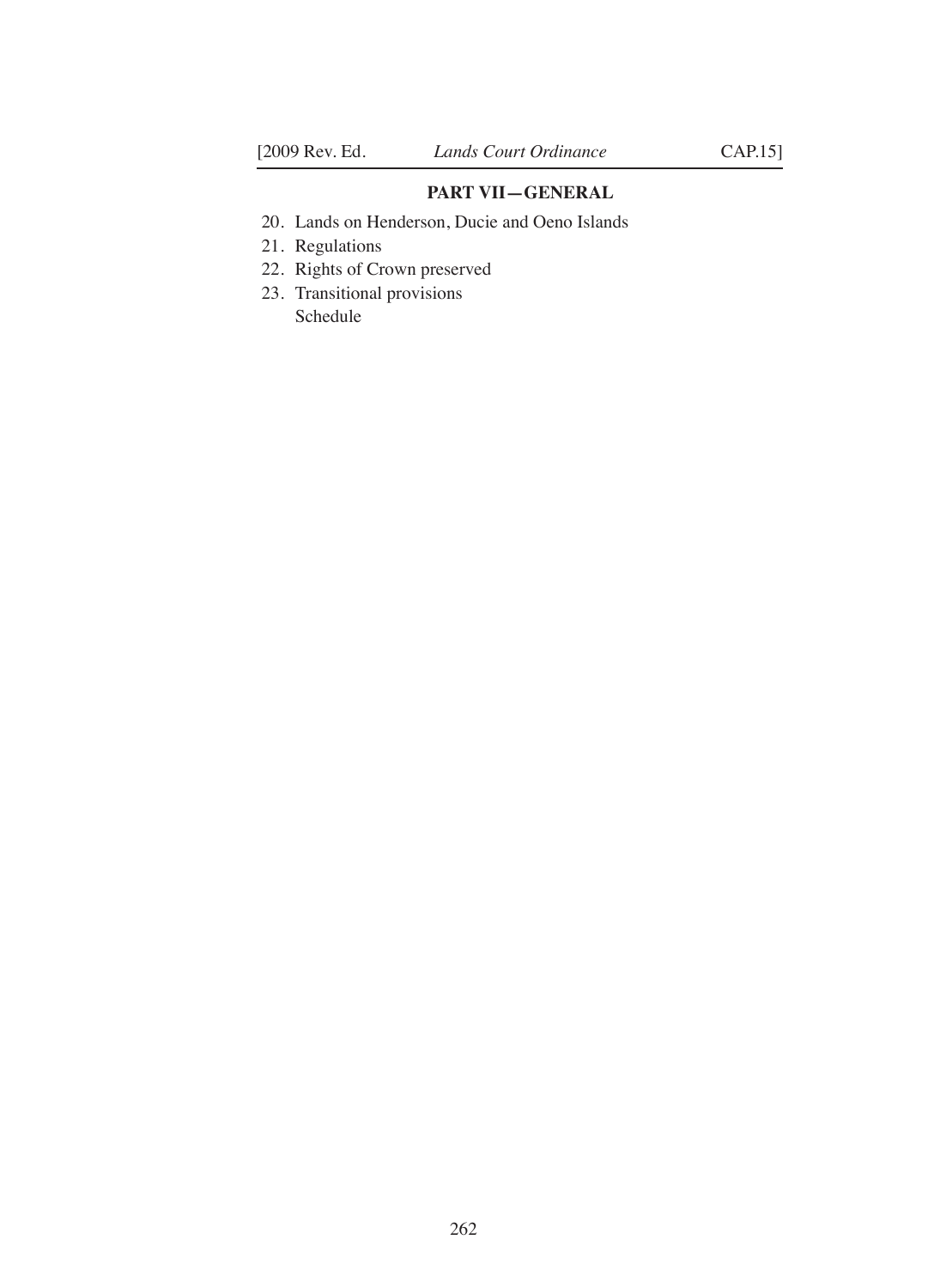**provide for its constitution and procedure** [1st August 2000]

### **PART I—PRELIMINARY**

**1.** This ordinance may be cited as the Lands Court Citation. Ordinance.

**2.** In this ordinance, unless the context otherwise requires.—

- "agricultural land" means any land used or capable of being used primarily as forestry land, garden land or orchard land;
- "Council" means the Island Council constituted under the provisions of the Local Government Ordinance; cap. 11
- "Court" means the Lands Court constituted under the provisions of this ordinance;
- ["General Survey Adviser" means the person appointed by the Governor to fulil the functions referred to in subsection 4 of section 3 of the Land Tenure Reform Ordinance and in proceedings of the Lands Court under Parts III and IV of this ordinance as more particularly described in section 14A of this ordinance.]

# **(Inserted by Ordinance No. 4 of 2006)**

- "Island Secretary" means the person for the time being appointed by the Governor to hold the public ofice of Island Secretary;
- "land" includes any estate or interest in land or things growing thereon and all buildings and other improvements permanently afixed thereto;
- "Lands and Estates Court" means the Lands and Estates Court established by the Lands and Administration of Estates Ordinance No. 2 of 1967 repealed upon the commencement of this ordinance;
- "Lands Register" means the register of lands on Pitcairn Island required to be kept under the provisions of this ordinance;
- "Mayor" means the person for the time being holding the office of Mayor of Pitcairn under the provisions of  $\frac{cap. 11}{2}$ the Local Government Ordinance;
- "President" means the Mayor or other person presiding over the Lands Court under the provisions of subsection (3) of section 3 of this ordinance;
- "representative" means the person appointed by any person to represent him or her in any proceedings

Interpretation.

Ordinances: No. 8 of 2000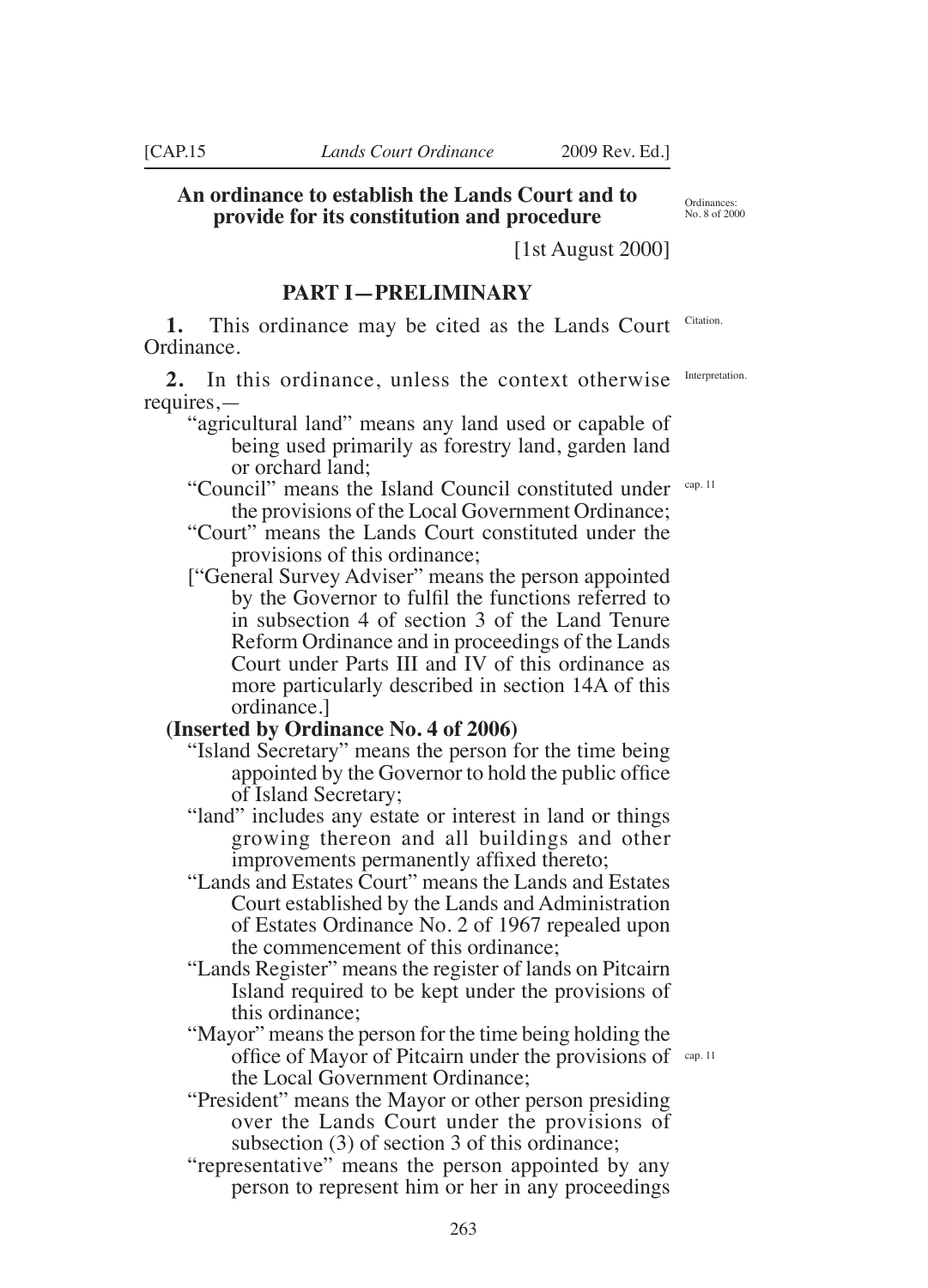before the Court under the provisions of section 9 of this ordinance and includes any person appointed by the Court to represent any party under the provisions of subsection (5) of section 7 of this ordinance;

"residential land" means any land used or capable of being used primarily as house land.

### **PART II—LANDS COURT**

Constitution of Court.

**3.**—(1) There is hereby established a court with jurisdiction over land in place of the former Lands and Estates Court, to be known as the Lands Court, which shall be a court of record.

(2) The Court shall have as occasion may require a seal of such nature and pattern as the Governor may direct and all writs and other process issued out of the Court shall be sealed therewith.

(3) The Lands Court shall consist of a President who shall be the Mayor *ex oficio* and who shall preside over all sittings of the Court and four other members who shall be appointed by the Council and who shall hold ofice for a term of two years from the date of their appointment:

Provided that—

- (a) where the Mayor is a party to or is a witness or has any personal interest in any proceedings before the Court, he or she shall not sit as a member of the Court and the Chairman of the Internal Committee or, if he or she is also a party to or is a witness or has any personal interest in such proceedings, the nominated member of the Council appointed by the Governor shall preside over the Court for the purpose of hearing such proceedings and, while so presiding, he or she shall for the purpose of those proceedings have all the powers and exercise all of the duties and functions of the President; and
- (b) where any other member of the Court is a party to or is a witness or has any personal interest in any proceedings before the Court, he or she shall not sit as a member of the Court for the purpose of the hearing of those proceedings and the Council shall appoint such other person who is neither a party to nor a witness nor has any personal interest in such proceedings as it considers appropriate and such person so appointed shall sit as a member of the Court for the purpose of hearing those proceedings and while so sitting shall for the purpose of the hearing of those proceedings have all the powers and exercise all of the duties and functions of the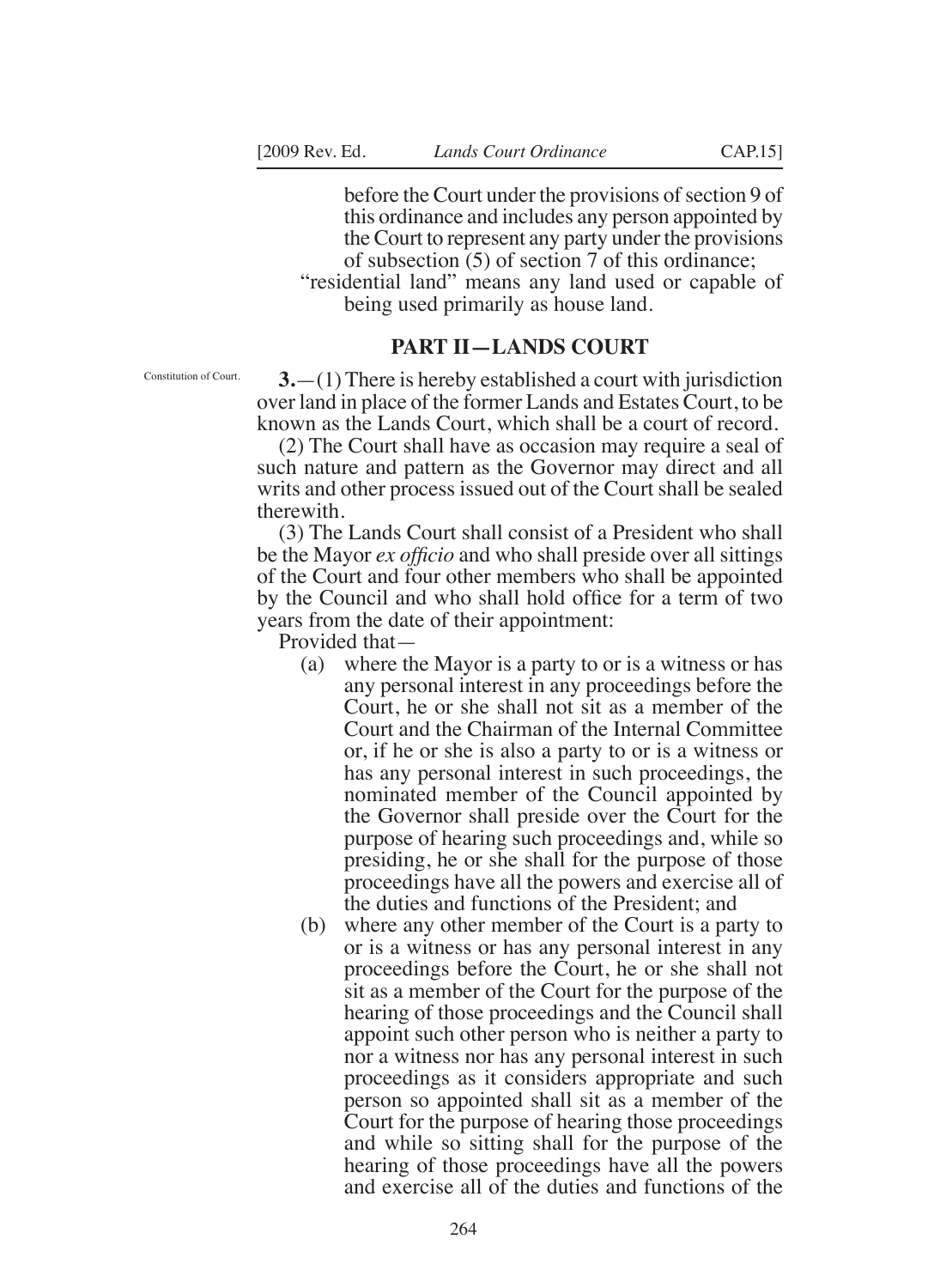member of the Court in whose place he or she is so appointed.

**4.**—(1) The Island Secretary shall be the Registrar of the Lands Court and shall, subject to the general directions of the Governor, be under the immediate direction and control of the President.

(2) The duties of the Registrar shall be—

- (a) to attend all sittings of the Court as the President shall direct;
- (b) to fill up or cause to be filled up all summonses, writs, orders and other documents and submit the same for signature by the President;
- (c) to issue all process in the Court in accordance with the provisions of this ordinance;
- (d) to make or cause to be made a record of all proceedings before the Court and of all judgments and orders of the Court;
- (e) to keep or cause to be kept and maintained the Lands Register and all other registers required to be kept by or under the provisions of this ordinance; and
- (f) to perform or cause to be performed such other duties connected with the Court and the registration of lands and otherwise as may be required by or under the provisions of this ordinance or may be assigned to him or her by the Governor or by the President.

#### **5.** The Court shall be charged with the following duties—

- (a) to exercise a supervisory jurisdiction over all lands on Pitcairn Island;
- (b) to cause the boundaries of all lands on Pitcairn Island in respect of which the ownership has been determined according to law to be demarcated on the ground;
- (c) to cause a register to be kept and maintained in respect of all lands on Pitcairn Island the ownership of which has been determined under the provisions of this ordinance and of the Land Tenure Reform cap. 14 Ordinance;
- (d) to hear and determine all applications for the grant of Land Allocation Titles under Part III of the Land Cap. 14 Tenure Reform Ordinance;
- (e) to hear and determine all disputes relating to the ownership of land on Pitcairn Island;
- (f) to determine all other questions relating to lands on Pitcairn Island as may be referred to it by the

Duties and functions of Lands Court.

Registrar.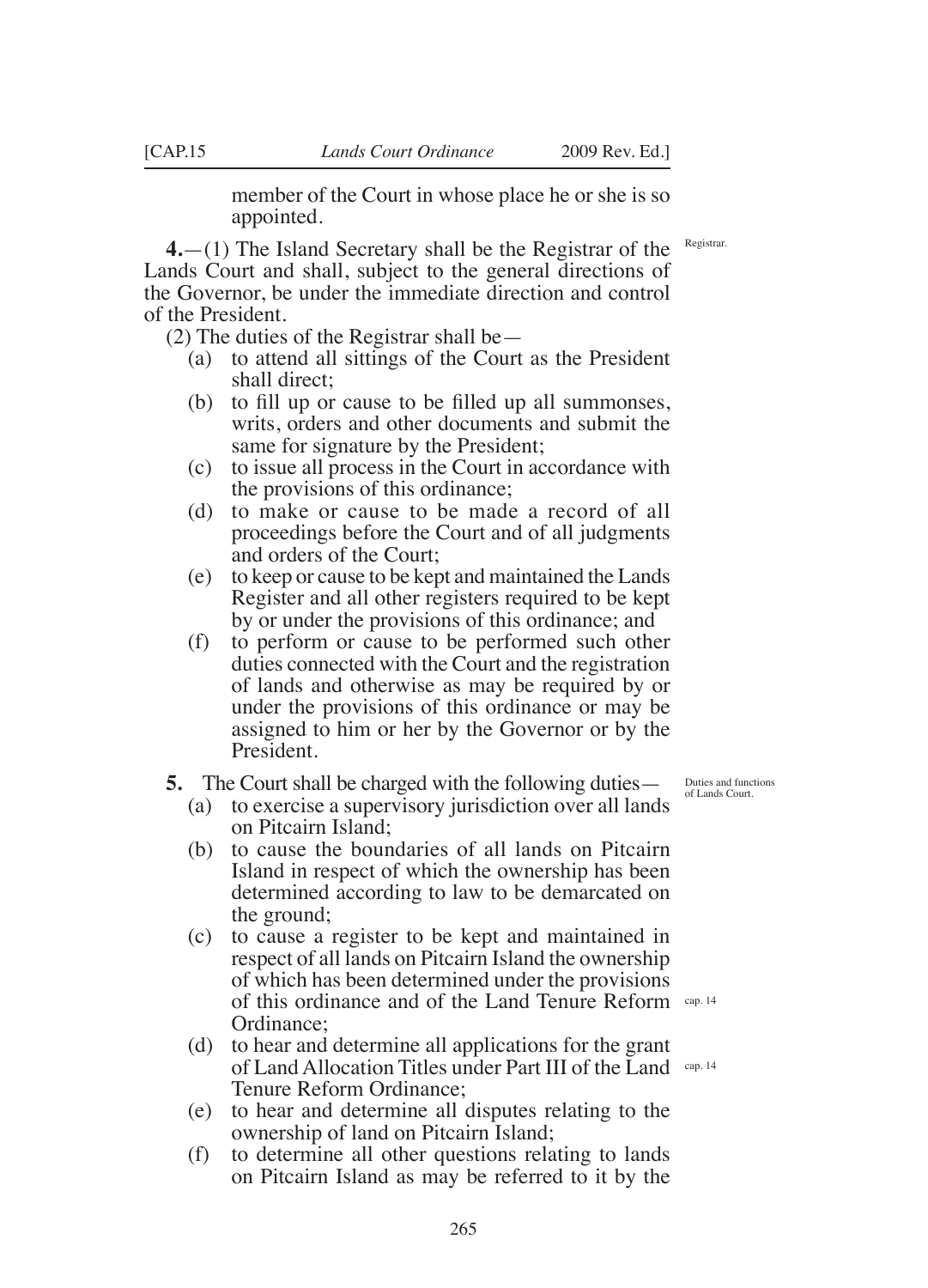cap. 14

Sittings of the Court.

Council or by any inhabitant of Pitcairn Island under any of the provisions of this ordinance or the Land Tenure Reform Ordinance.

**6.**—(1) The Court shall sit at such times and on such days as may from time to time be determined by resolution of the Council and publicly notified by notice affixed to the public notice board.

(2) All sittings of the Court shall be open to the public in so far as the seating arrangements of the courthouse permit:

Provided that the President may clear the Court if he or she considers that the Court should discuss any matter before it without the parties being present.

(3) The President may adjourn the Court from day to day or to any convenient day.

(4) A quorum of the Court shall be the President and three other members.

**7.**—(1)For the purpose of any proceedings before the Court, the President shall have the same power to summon and cause the attendance of and examine on oath all claimants or potential claimants to any land and any person whom he or she may think able to give relevant evidence as are vested in the Magistrate in respect of any case before the Magistrate's Court under the provisions of section 14 of the Justice Ordinance and the provisions of Part III of that ordinance shall apply *mutatis mutandis* to all applications and cases before the Court.

(2) The Registrar shall keep or cause to be kept a record of all proceedings before the Court and all evidence given in all such proceedings, the observations of the members of the Court, the summing up by the President and the judgment of the Court.

(3) The minutes of all proceedings before the Court shall be signed by the President and by the Registrar and the record of all such proceedings, including such minutes and all documents filed with the Court or admitted in evidence, shall be preserved in the records of the Court to be kept at the ofice of the Registrar.

(4) If, in any proceedings before the Court, the applicant fails to appear, either personally or by a representative appointed under the provisions of section 9 of this ordinance and does not excuse such failure to the satisfaction of the Court, the Court may strike out his or her application.

(5) If a party to any proceedings before the Court does not obey any summons issued under the provisions of subsection (1) of this section and does not excuse such failure to appear to the satisfaction of the Court then, after proof of service, the

Powers and proceedings of the Court.

cap. 3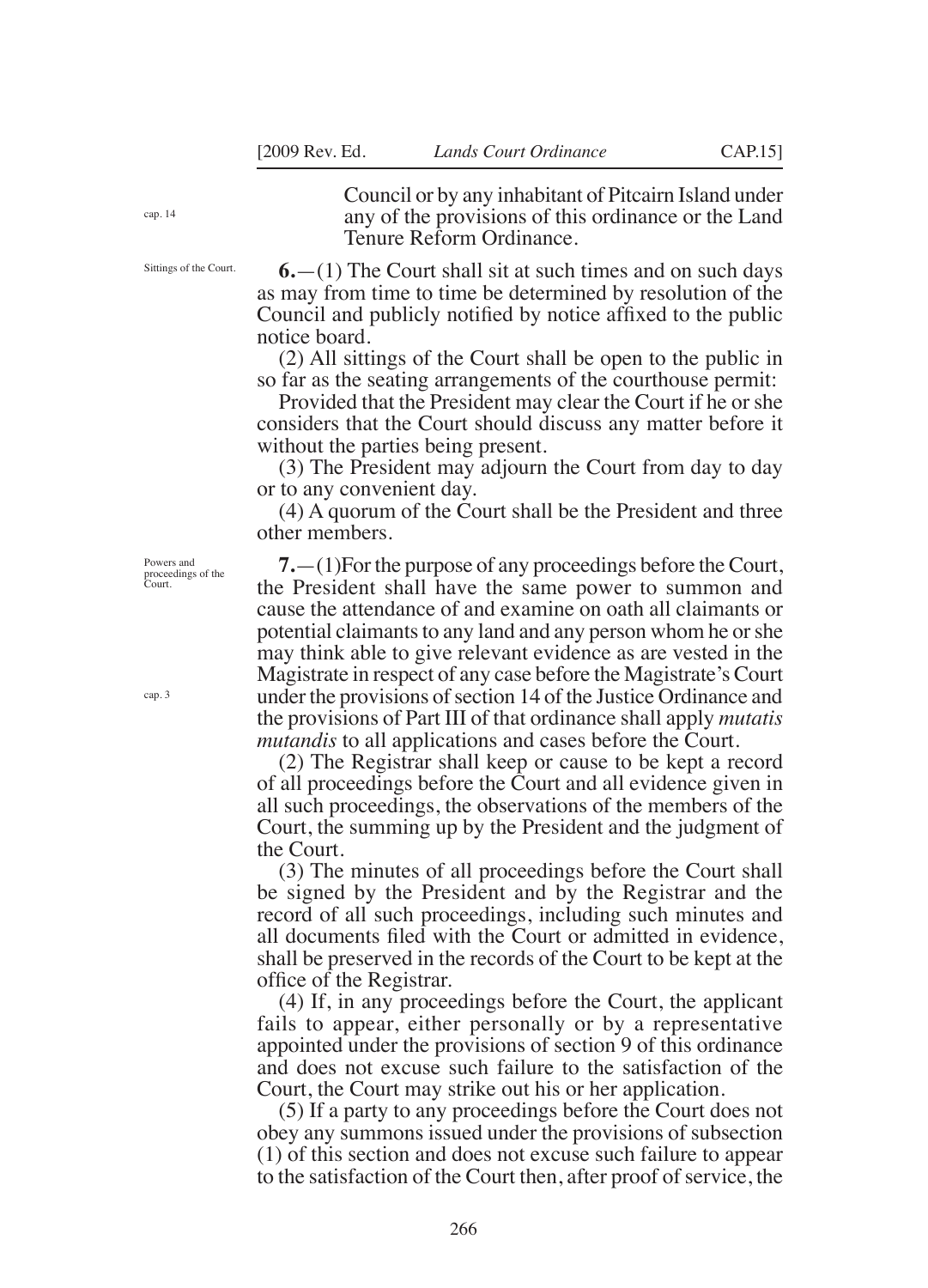Court may appoint a suitable person who may reasonably be expected to have knowledge of the matters in issue to represent such party and may thereupon proceed to hear and determine the proceedings.

(6) In all proceedings before the Court, the parties or their representatives or, in the case of a party who has failed to appear, the representative appointed by the Court under the provisions of the last preceding subsection, shall be present throughout the proceedings except when the Court is cleared under the proviso to subsection (2) of section 6 of this ordinance.

(7) The following procedure shall be observed by the Court in the hearing and determination of all proceedings before it—

- (a) a statement of the matter in issue shall be made to the Court by the applicant, or by the Registrar if the matter arises out of the Court's own motion;
- $(b)$  if there is an applicant, the Court shall first hear his or her evidence together with that of any witness whom the applicant wishes to call and shall then proceed to hear the evidence of all other parties together with their witnesses and, if the matter arises on the Court's own motion, it may call such witnesses in such order as it thinks fit;
- (c) after each party to the proceedings before the Court has given evidence, the opposing party shall be entitled to ask any questions relating to the matter in issue and similarly each party may ask questions of any witness called by any other party after such witness has given evidence;
- (d) any member of the Court may ask any questions relating to the matter in issue of any party or witness at any time while they are giving evidence before the Court and the President may recall and question any party or any witness at any stage in the proceedings before judgment;
- (e) during the course of the proceedings, the President may discuss with the members of the Court the law applicable to the matter in issue;
- (f) after hearing all the evidence and discussing if necessary the law applicable to the matter in issue, the President shall summarise the facts and the law for the benefit of the other members of the Court and the Court shall then consider its judgment which shall be by a majority vote of all members present: Provided that in an equal division of opinion amongst the members, the President shall have a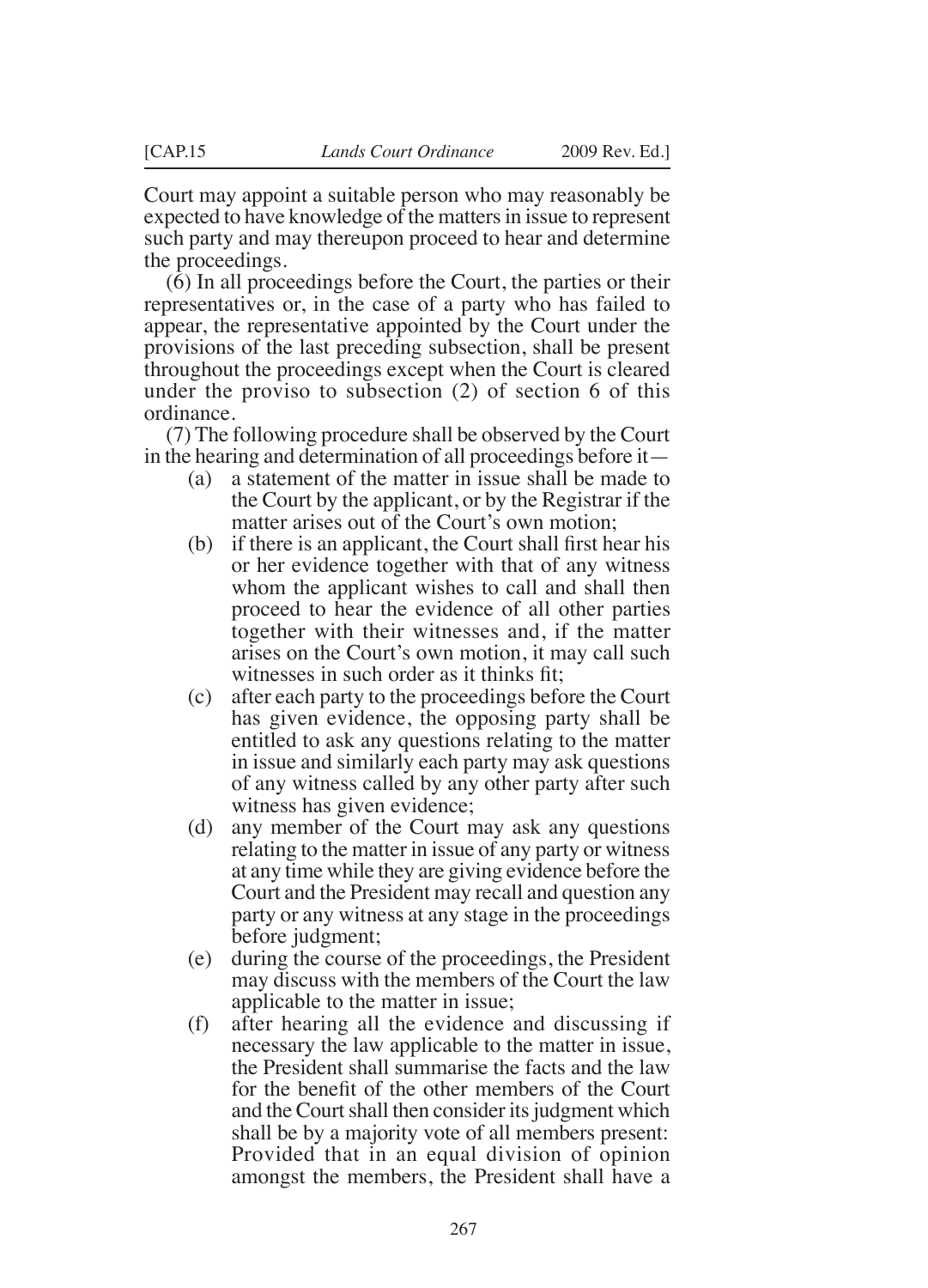casting vote in addition to his or her original vote;

(g) the judgment of the Court arrived at in accordance with paragraph (f) shall be pronounced in open court by the President and shall be entered by the Registrar in the minutes of the Court.

**8.** Every decision of the Court shall be subject to review by the Supreme Court in accordance with the provisions of section 13 of the Land Tenure Reform Ordinance.

**9.** Any person who is absent from Pitcairn Island may, by letter addressed to the President, appoint any person on Pitcairn Island on his or her behalf to make application to the Court or to oppose any application before the Court and the provisions of this ordinance shall be interpreted as if reference to applicants and parties included any representative so authorised under this section.

### **PART III—LANDS REGISTER**

**10.**—(1) There shall continue to be a register to be known as the Lands Register which shall be kept in the ofice of the Registrar.

(2) The Court shall cause entries to be made in the Lands Register of—

- (a) the description by boundaries of all lands on Pitcairn Island in respect of which the ownership has been determined or which are vested in the Council under the provisions of this ordinance;
- (b) the ownership thereof;
- (c) all appurtenances and encumbrances created over such lands, all other dealings therein and all transmissions or devolutions thereof which have been approved by the Court under this ordinance.

(3) All entries in the Lands Register shall be signed by the Registrar and by the President.

**11.** Registration of any person as the owner of any estate or interest in land on Pitcairn Island shall vest in such person indefeasible title to such estate or interest, except in the case of fraud, with such rights, privileges, powers and obligations in relation to such land not inconsistent with any of the provisions of this ordinance and subject at all times to the provisions of the Land Tenure Reform Ordinance.

**12.** Any person shall be entitled to inspect the Lands Register and to make copies of any of the entries contained therein and, on payment of a fee of twenty cents, to receive a certified copy of any of the entries therein duly certified under

Review of proceedings by Supreme Court.

Appointment of representative.

Lands Register.

Registration.

Inspection of Lands Register.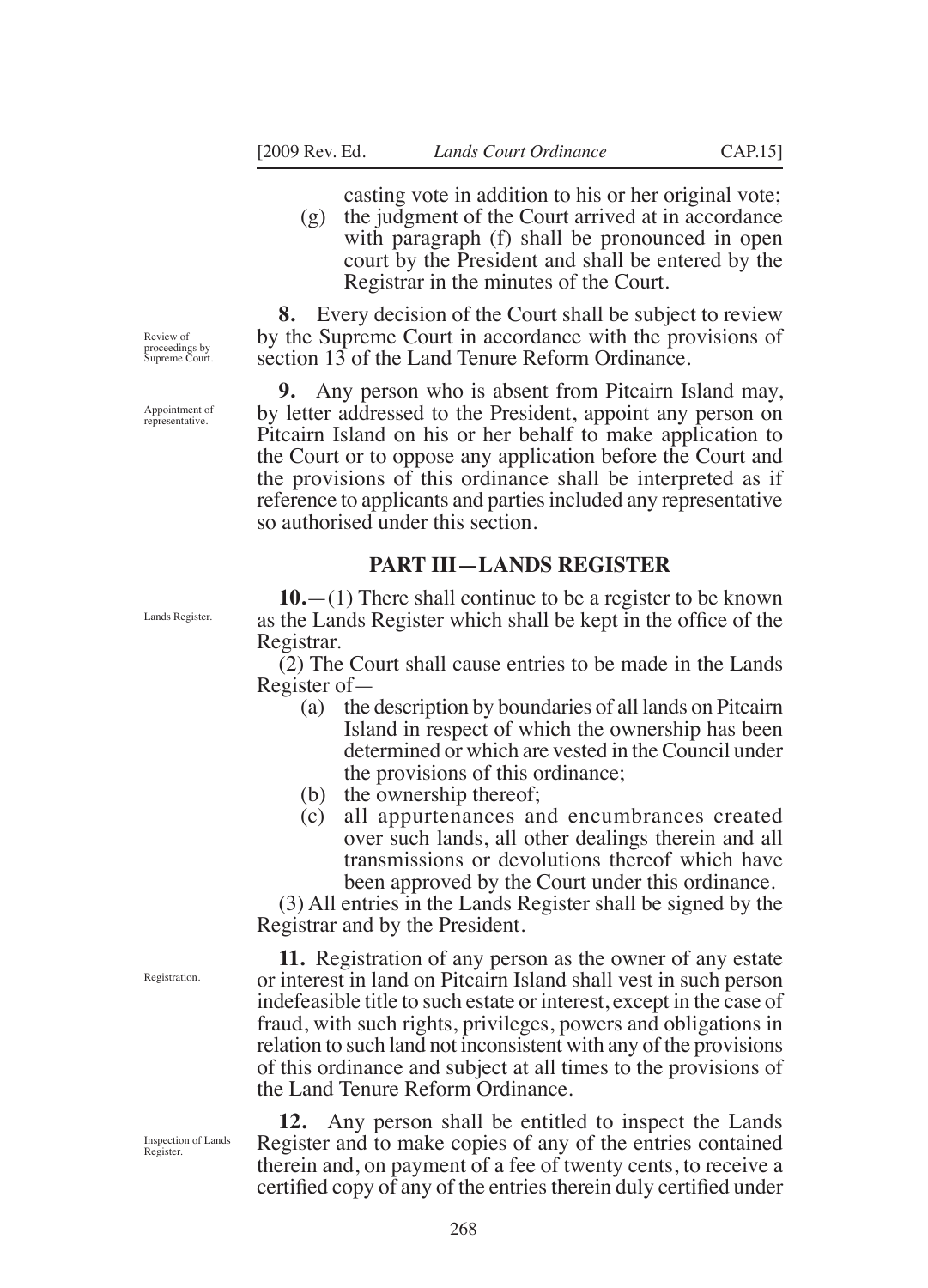the hand of the Registrar.

**13.** The Registrar, acting on the instructions of the Court, shall have power to rectify the Lands Register in the following Rectification of cases—

- (a) in formal matters and in cases of errors or omissions not materially affecting any interests in land registered therein; and
- (b) in any case at any time with the consent of all persons interested.

### **PART IV—GRANT OF LAND ALLOCATION TITLES**

**14.**—(1) Any person seeking the grant of a Land Allocation Title under section 4 of the Land Tenure Reform Ordinance in respect of any land on Pitcairn Island may, on giving not less than 30 days' notice in writing to the Registrar of his intention to make such application, apply to the Court in accordance with the procedure prescribed in this section.

(2) On receipt of any notice given under the provisions of subsection (1), the Registrar shall cause a copy of such notice to be posted on the public notice board and to be kept so posted until such time as the application has been determined by the Court.

(3) Every notice given under the provisions of subsection (1) shall describe the boundaries of the land claimed and shall specify the name of the applicant and the entitlement claimed by him or her with respect to the land.

(4) Any other person seeking the grant of a Land Allocation Title to any land in respect of which notice is given under the provisions of subsection (1) may oppose the application by giving notice in writing to the Registrar and to the applicant at any time before the application has been determined by the Court. Every such notice shall specify the name of the person by or on whose behalf it is given and the entitlement claimed by such person with respect to the land.

(5) On the date appointed by the Court for the hearing of the application, or such extended time as the Court may in its discretion allow, the Court shall determine the application or the competing applications, as the case may be, in accordance with the procedure and principles set out in section 4 of the Land Tenure Reform Ordinance and upon granting any Land Allocation Title shall direct the Registrar to make the appropriate entry in the Lands Register.

provide expert opinion evidence relating to any issue arising Advisory function in proceedings under Part III of the Land Tenure Reform Adviser **[14A.**—(1)The General Survey Adviser may at any time

Application for grant of Land Allocation Title.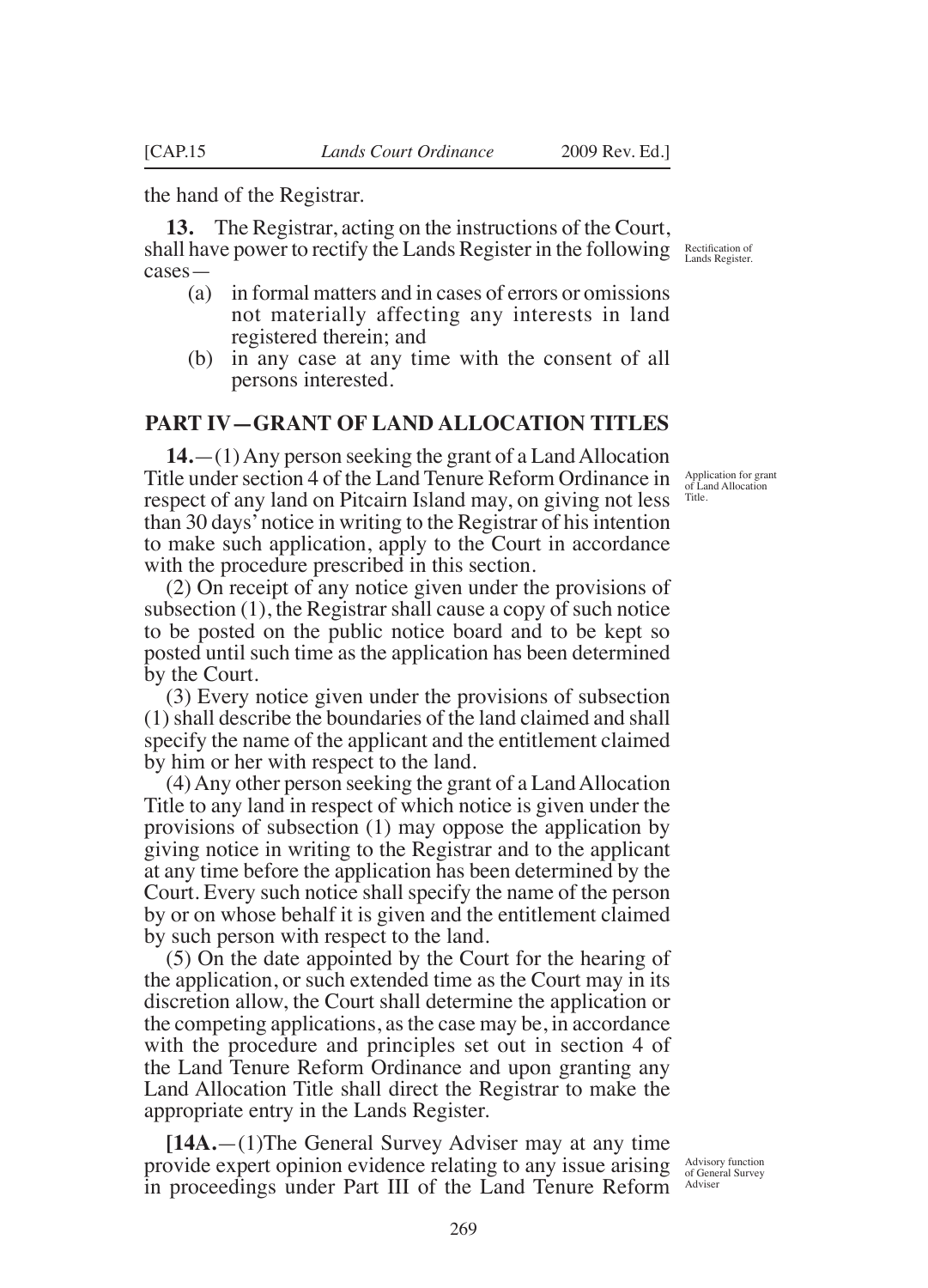Ordinance for the grant of any Land Application Title. Such advice may be in the form of a memorandum or submission in writing or an oral statement of evidence. This advice or evidence may be tendered by the General Survey Adviser at the instance of the Court, any party having a direct interest in the proceedings or on the initiative of the General Survey Adviser.

(2) In considering its decision in the case, the Court shall take into account the substance of the advice or evidence of the General Survey Adviser but shall not be bound by it. If the Court chooses not to follow the advice or evidence of the General Survey Adviser, it shall state the reasons therefor in its decision."]

#### **(Inserted by Ordinance No. 4 of 2006)**

#### **PART V—CARETAKERS**

**15.**—(1) Any person who is registered under the provisions of this ordinance as the owner of any estate in land and who intends to leave Pitcairn Island for any indefinite period shall, before leaving the Island, make application to the Court for the appointment of some fit and proper person to be named by the applicant as the caretaker in charge of such land during his or her absence from the Island.

(2) If, upon the hearing of any application made under the provisions of subsection (1), the Court is satisied that the proposed appointment is in conformity with the provisions of this ordinance and that the person nominated by the applicant has consented to act as caretaker of such land, it shall make an order directing that the person nominated be registered in the Lands Register as the caretaker of such land or, if not so satisied, require the applicant to nominate some other person to act as caretaker of such land and, upon the applicant nominating a person to the satisfaction of the Court as aforesaid, the Court shall make an order directing that that person be registered in the Lands Register as the caretaker of such land.

**16.** Every caretaker registered under the provisions of this ordinance shall, while so registered, be subject to all of the liabilities and obligations in connection with the land in respect of which he or she is so registered as are imposed on the owner of such land and, subject to any conditions imposed or approved by the Court, shall have the right to the use and enjoyment of the land in respect of which he or she is so registered and to all crops, fruits and other produce standing or growing thereon to the same extent as the owner on whose

Appointment and registration of caretakers.

Rights and obligations of caretakers.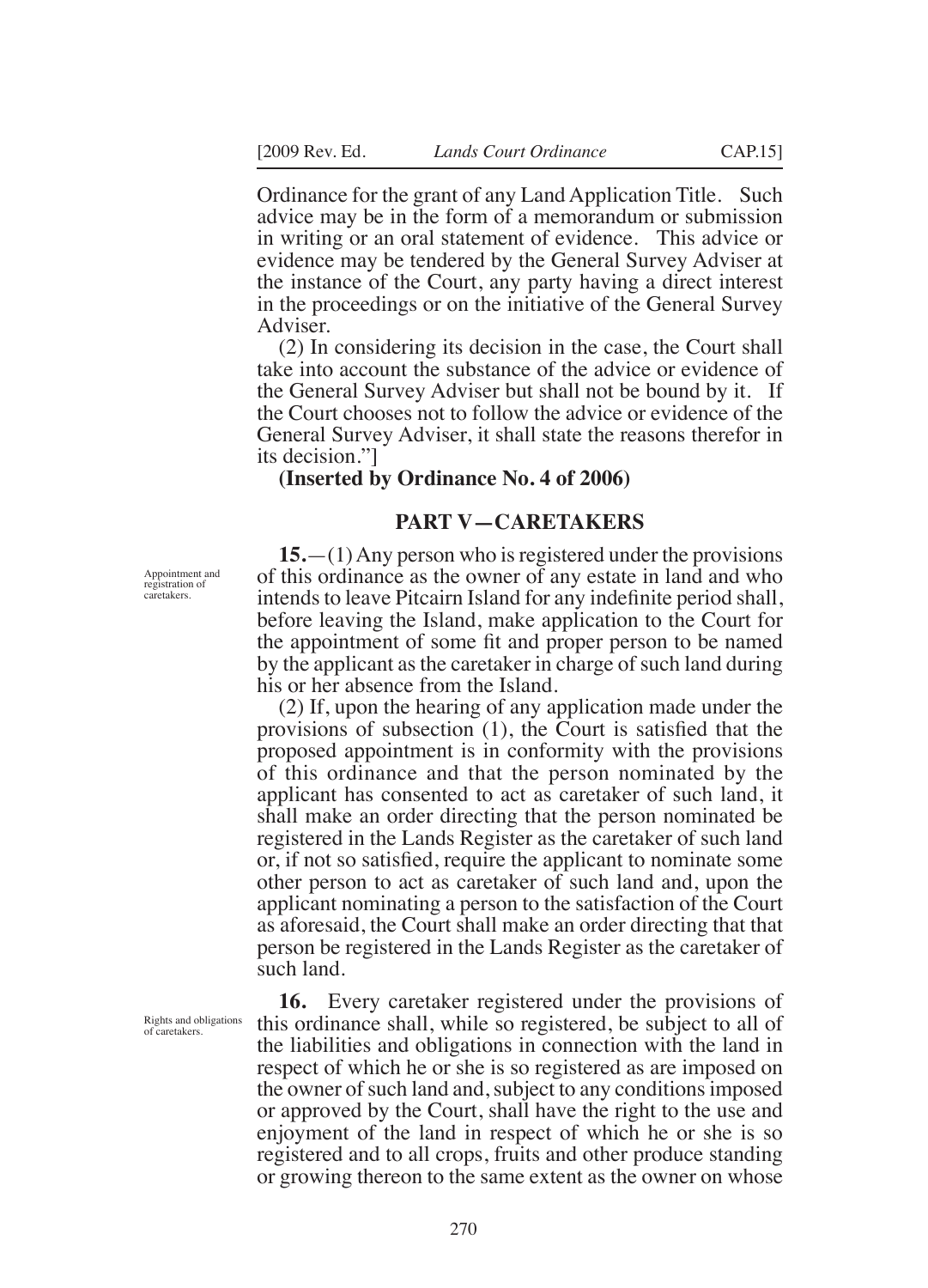behalf he or she is so appointed.

## **PART VI—OFFENCES AND PENALTIES**

**17.** Any person who—

- (a) wilfully makes any false statement or declaration  $F_{\text{perjury etc.}}^{\text{False statements}}$ in relation to any dealing in land; or
- (b) suppresses, conceals or aids and abets in the suppressing or concealing from the Court of any material document, fact or matter; or
- (c) wilfully makes any false declaration required to be made under any of the provisions of this ordinance; or
- (d) being lawfully sworn or afirmed as a witness in any cause or matter before the Court, wilfully makes any statement in evidence material to that cause or matter which he or she knows to be false or does not believe to be true, with the intention of deceiving or misleading the Court; or
- (e) fraudulently procures any documents of title to land or any instrument affecting any such title or the making of any alteration thereto or erasure therefrom; or
- (f) fraudulently alters, adds to, erases, defaces or destroys or permits to be altered, added to, erased, defaced or destroyed any entry in any record or register required to be kept under the provisions of this ordinance or any document contained in any such register,

is guilty of an offence and shall be liable to a fine not exceeding five hundred dollars or imprisonment for any period not exceeding one hundred days or to both such fine and imprisonment.

**18.** Any person who defaces, obliterates, moves, injures or otherwise impairs, destroys or renders useless any [survey] Survey marks. mark except with the authority of the Court shall be liable upon conviction to a fine not exceeding five hundred dollars or imprisonment for any period not exceeding one hundred days or to both such fine and imprisonment.

**(Amended by Ordinance No. 4 of 2006)**

**19.**—(1) Any person who—

(a) within or in the vicinity of any room in which Contempt of Court.the Court is sitting or in the presence or hearing of the Court when engaged extramurally in the determination of boundaries or the inspection of any land is insulting towards or shows disrespect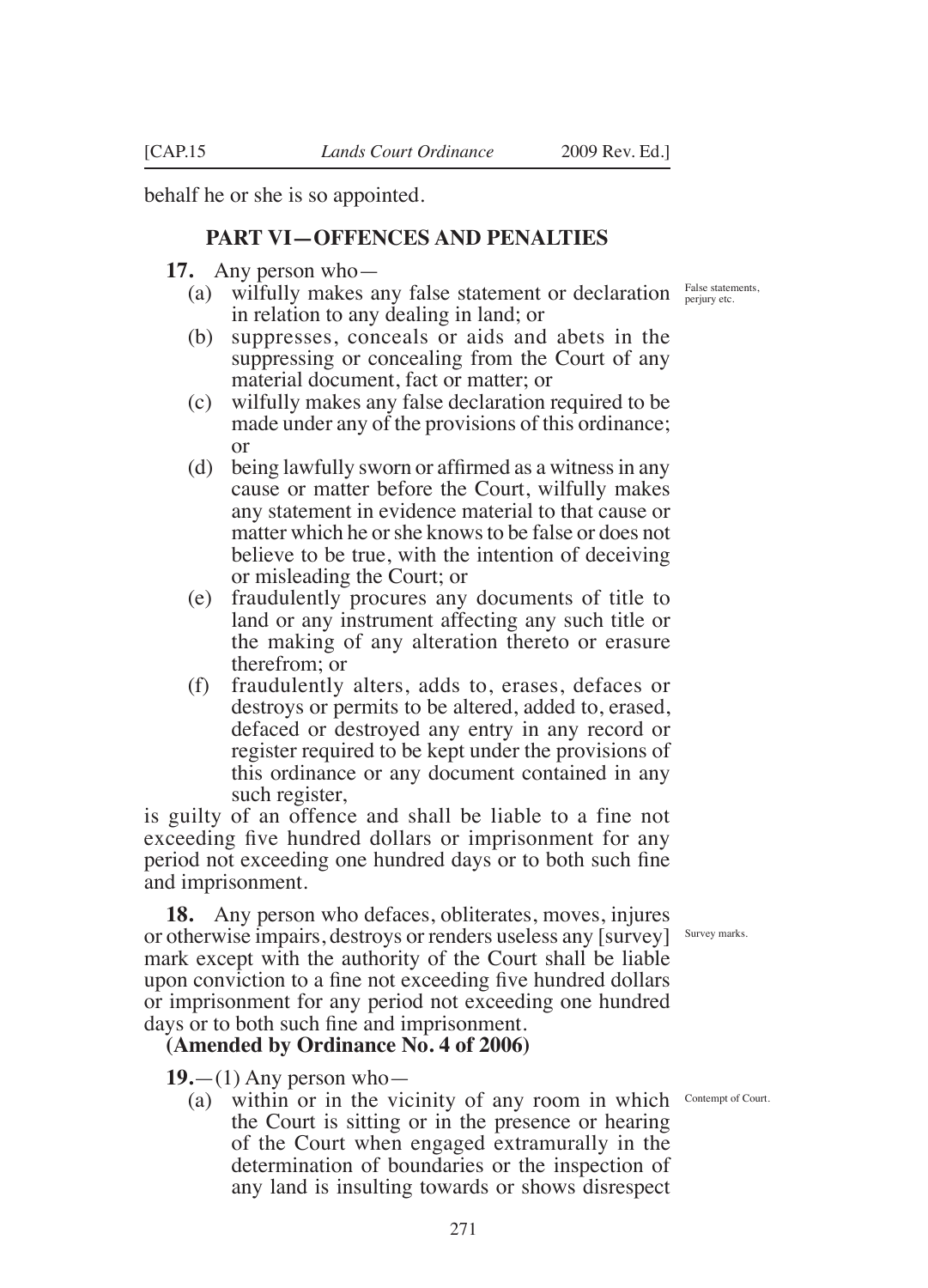in speech or manner to the President, any member of the Court or the Registrar; or

- (b) wilfully refuses or neglects to appear before the Court when summoned to do so; or
- (c) having appeared before the Court and being called upon to give evidence, wilfully refuses to take the oath or afirmation or, having taken the oath or afirmation, wilfully refuses without lawful excuse to answer any question put to him or her or to produce any document; or
- (d) having attended the Court for the purposes of giving evidence in any cause before it, remains in the room or in the vicinity of the Court after having been asked to leave such room or vicinity; or
- (e) causes any obstruction or disturbance in the course of the hearing of any cause before the Court; or
- (f) attempts wrongfully to interfere with or inluence any witness in any cause before the Court either before or after such witness has given evidence in connection with such cause; or
- (g) commits any other act of intentional disrespect to any cause before the Court or to any oficer of the Court,

is guilty of an offence and shall be liable on conviction to a fine not exceeding one hundred dollars or imprisonment for any period not exceeding one hundred days or to both such fine and imprisonment.

(2) Any person who enters the room or place in which the Court is sitting or approaches the vicinity of the Court when engaged extramurally in the determination of boundaries or the inspection of any land with irearms on his or her person shall be guilty of an offence and on conviction shall be liable to a fine not exceeding sixty dollars or to imprisonment for any period not exceeding thirty days or to both such fine and imprisonment.

#### **PART VII—GENERAL**

**20.**—(1) Any attempt to assume ownership or control of or to possess, occupy, transfer, transmit or otherwise deal with land on the islands of Henderson, Ducie or Oeno shall be null and void without the prior approval of the Governor.

(2) On any request for approval made under the provisions of subsection (1), the Governor may by order authorise extension of the jurisdiction of the Court to include the islands of Henderson, Ducie and Oeno or any one of such islands.

Lands on Henderson, Ducie and Oeno Islands.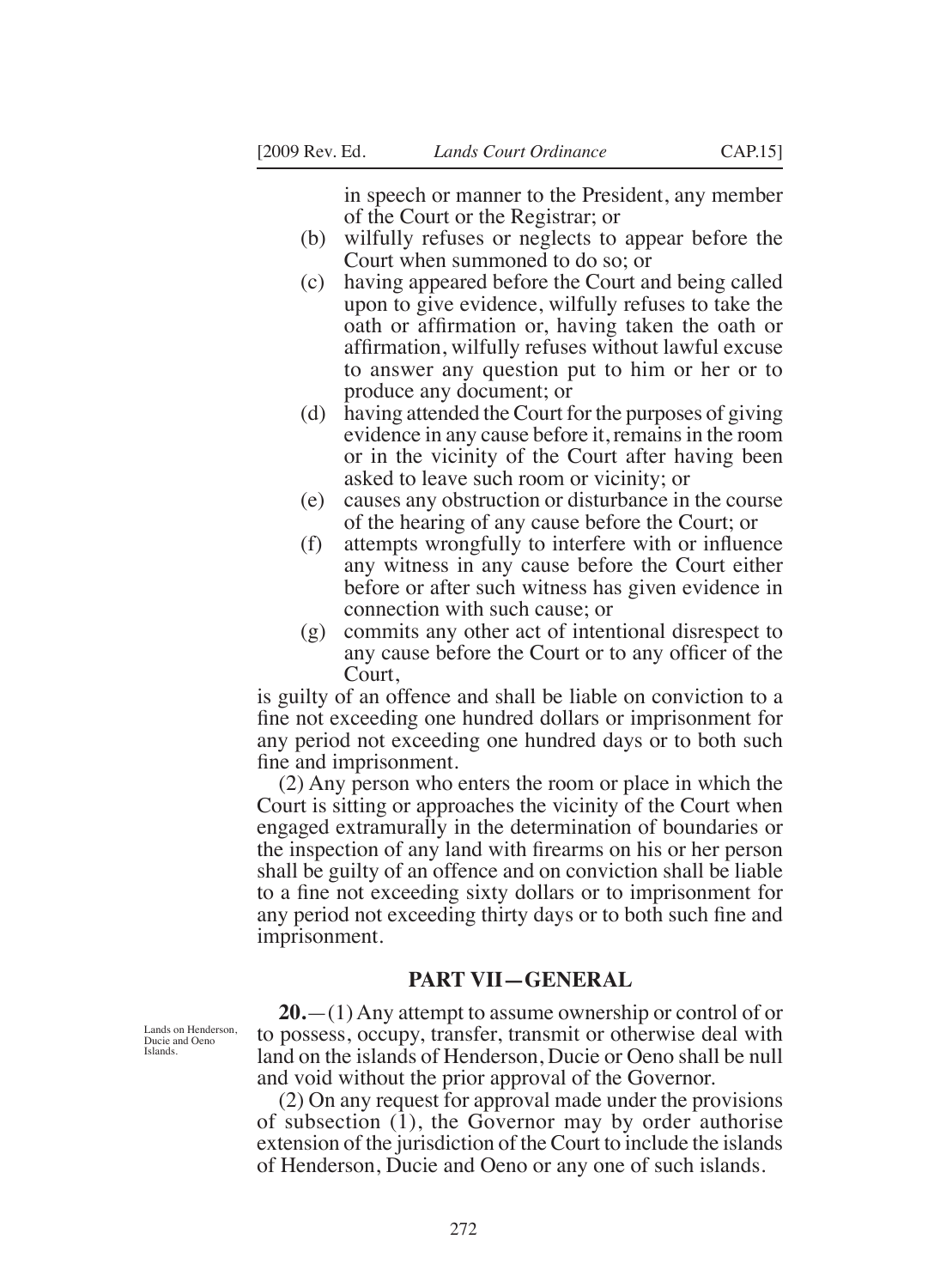**21.**—(1) The Council may make, amend or revoke regulations—

- (a) regulating the practice and procedure of the Court in matters not specifically provided for in this ordinance;
- (b) prescribing the forms and registers to be used and for regulating all matters connected therewith;
- (c) regulating the receipt of moneys paid to the Court and the payment out of the Court of all moneys to the persons entitled thereto;
- (d) prescribing fees and costs which may be demanded and received in connection with any matter within the jurisdiction of the Court;
- (e) for the better carrying into effect of the provisions, objects and intentions of this ordinance.

(2) All regulations made under the provisions of this ordinance shall be signed by the Mayor and by the Island Secretary, publicly notified by affixing copies thereof to the public notice board and shall come into force on the day of such notification.

(3) Copies of all regulations made under the provisions of this ordinance shall be sent forthwith to the Governor who may by order to be publicly notified by affixing a copy of the same to the public notice board, alter, vary or revoke any such regulations.

**22.** Nothing in this ordinance contained shall be deemed to affect any right, title or interest of the Crown in, upon or Rights of Crown over any land on Pitcairn, Henderson, Ducie or Oeno Islands Preserved nor is the Crown in any way subject to any of the provisions of this ordinance.

**23.** The transitional provisions consequent upon the repeal of the Lands and Administration of Estates Ordinance with Transitional respect to any claim or proceeding before the former Lands and Estates Court and not completed or disposed of at the time of that repeal are set out in the schedule to this ordinance. Section 23

SCHEDULE

provisions.

Regulations.